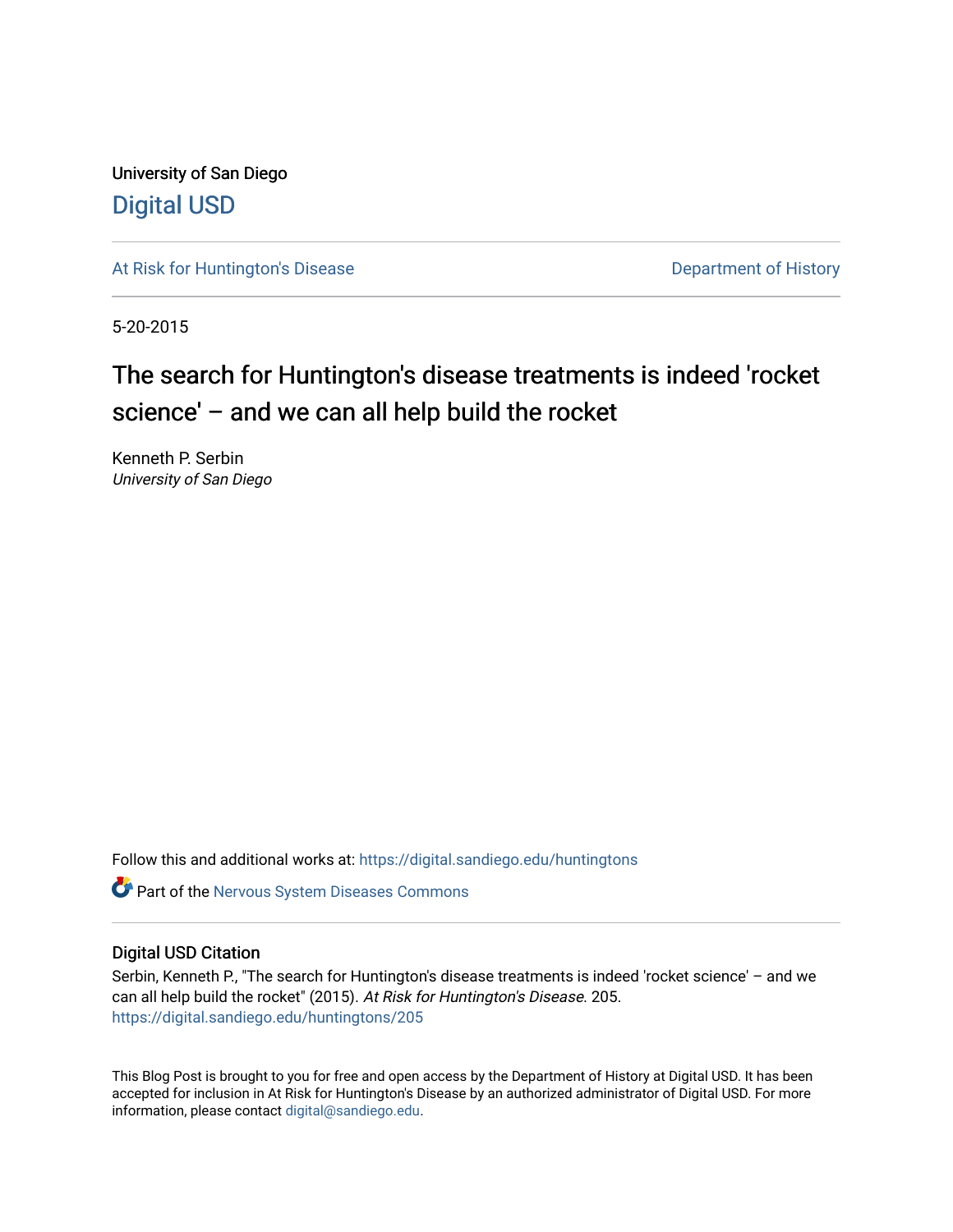# More **[Create Blog](https://www.blogger.com/home#create) [Sign In](https://www.blogger.com/)**

# [At Risk for Huntington's Disease](http://curehd.blogspot.com/)

*HD is a genetically caused brain disorder that causes uncontrollable bodily movements and robs people's ability to walk, talk, eat, and think. The final result is a slow, ugly death. Children of parents with HD have a 50-50 chance of inheriting the disease. There is no cure or treatment.*

# Blog Archive

- $\blacktriangleright$  [2021](http://curehd.blogspot.com/2021/)(12)
- $2020(16)$  $2020(16)$
- $2019(19)$  $2019(19)$
- $\blacktriangleright$  [2018](http://curehd.blogspot.com/2018/) (16)
- $2017(14)$  $2017(14)$
- $2016(13)$  $2016(13)$
- $\sqrt{2015(24)}$  $\sqrt{2015(24)}$  $\sqrt{2015(24)}$
- [►](javascript:void(0)) [December](http://curehd.blogspot.com/2015/12/) (3)
- [►](javascript:void(0)) [November](http://curehd.blogspot.com/2015/11/) (2)
- [►](javascript:void(0)) [October](http://curehd.blogspot.com/2015/10/) (2)
- $\blacktriangleright$  [September](http://curehd.blogspot.com/2015/09/) (3)
- $\blacktriangleright$  [August](http://curehd.blogspot.com/2015/08/) (1)
- $\blacktriangleright$  [July](http://curehd.blogspot.com/2015/07/) (1)
- $\blacktriangleright$  [June](http://curehd.blogspot.com/2015/06/) (1)
- $\nabla$  [May](http://curehd.blogspot.com/2015/05/)  $(3)$ 
	- [Overcoming](http://curehd.blogspot.com/2015/05/overcoming-fear-of-lion-courageous-film_29.html) the Fear of the Lion: A Courageous Film...

The search for

[Huntington's](http://curehd.blogspot.com/2015/05/the-search-for-hd-treatments-is-indeed.html) disease treatments is ... Deciphering signals from [Huntington's](http://curehd.blogspot.com/2015/05/deciphering-signals-from-huntingtons.html) disease brai...

- $\blacktriangleright$  [April](http://curehd.blogspot.com/2015/04/) (2)
- $\blacktriangleright$  [March](http://curehd.blogspot.com/2015/03/)  $(1)$
- $\blacktriangleright$  [February](http://curehd.blogspot.com/2015/02/) (3)
- $\blacktriangleright$  [January](http://curehd.blogspot.com/2015/01/) (2)
- $2014(24)$  $2014(24)$
- $-2013(30)$  $-2013(30)$  $-2013(30)$
- $\blacktriangleright$  [2012](http://curehd.blogspot.com/2012/) (26)
- $\blacktriangleright$  [2011](http://curehd.blogspot.com/2011/) (33)
- $2010(26)$  $2010(26)$
- $\blacktriangleright$  [2009](http://curehd.blogspot.com/2009/) (21)
- $\blacktriangleright$  [2008](http://curehd.blogspot.com/2008/) $(7)$
- $\blacktriangleright$  [2007](http://curehd.blogspot.com/2007/) $(7)$
- $\blacktriangleright$  [2006](http://curehd.blogspot.com/2006/) (4)
- $\blacktriangleright$  [2005](http://curehd.blogspot.com/2005/) (17)

# About Me **GENE [VERITAS](https://www.blogger.com/profile/10911736205741688185)**

View my [complete](https://www.blogger.com/profile/10911736205741688185) profile

### WEDNESDAY, MAY 20, 2015

# The search for Huntington's disease treatments is indeed 'rocket science' – and we can all help build the rocket

For people facing Huntington's disease and other devastating, untreatable conditions, the powerful wish for a cure can conjure up the image of an elated scientist bursting from a laboratory and declaring "Eureka!"

However, it is unlikely a treatment for HD will emerge in this way.

We often misunderstand scientific progress, as explained in an [essay](http://www.nytimes.com/2015/05/16/opinion/it-is-in-fact-rocket-science.html?_r=0) in the May 16, 2015, edition of *The New York Times* by prominent physicist Leonard Mlodinow, Ph.D.

"Why do we reduce great discoveries to epiphany myths?" asked the subheadline for Dr. Mlodinow's online article, which was titled "It Is, in Fact, Rocket Science."

"The mythical stories we tell about our heroes are always more romantic and often more palatable than the truth," Dr. Mlodinow writes. "But in science, at least, they are destructive, in that they promote false conceptions of the evolution of scientific thought."

From **Isaac Newton** to [Charles Darwin](http://topics.nytimes.com/top/reference/timestopics/people/d/charles_robert_darwin/index.html) to [Stephen Hawking](http://curehd.blogspot.com/2012/04/from-paralyzed-genius-lessons-of.html), we have oversimplified the process of discovery, Dr. Mlodinow explains. Rather than the eureka moments popularized in books and the media – like the apple falling on Newton's head – these scientists' discoveries involved years of hard work and questioning of assumptions, including their own.

Thus, Dr. Mlodinow reminds us that breakthroughs result from the cumulative build-up of *many* moments of discovery by scientists past and present.

He thus underscores a crucial point for the Huntington's disease community: finding treatments will necessarily involve a *collective* effort by scientists and volunteers in research studies and clinical trials.

"Even if we are not scientists, every day we are challenged to make judgments and decisions about technical matters like vaccinations, financial investments, diet supplements and, of course, global warming," Dr. Mlodinow points out. "The myths can seduce one into believing there is an easier path, one that doesn't require such hard work."

We in the HD community must all play our part in the quest for treatments.

# **A eureka moment deflated**

As a carrier of the deadly HD mutation who watched his mother succumb to the disease, I have sometimes fallen prey to the seductive scenario described by Dr. Mlodinow, and even done so in this blog.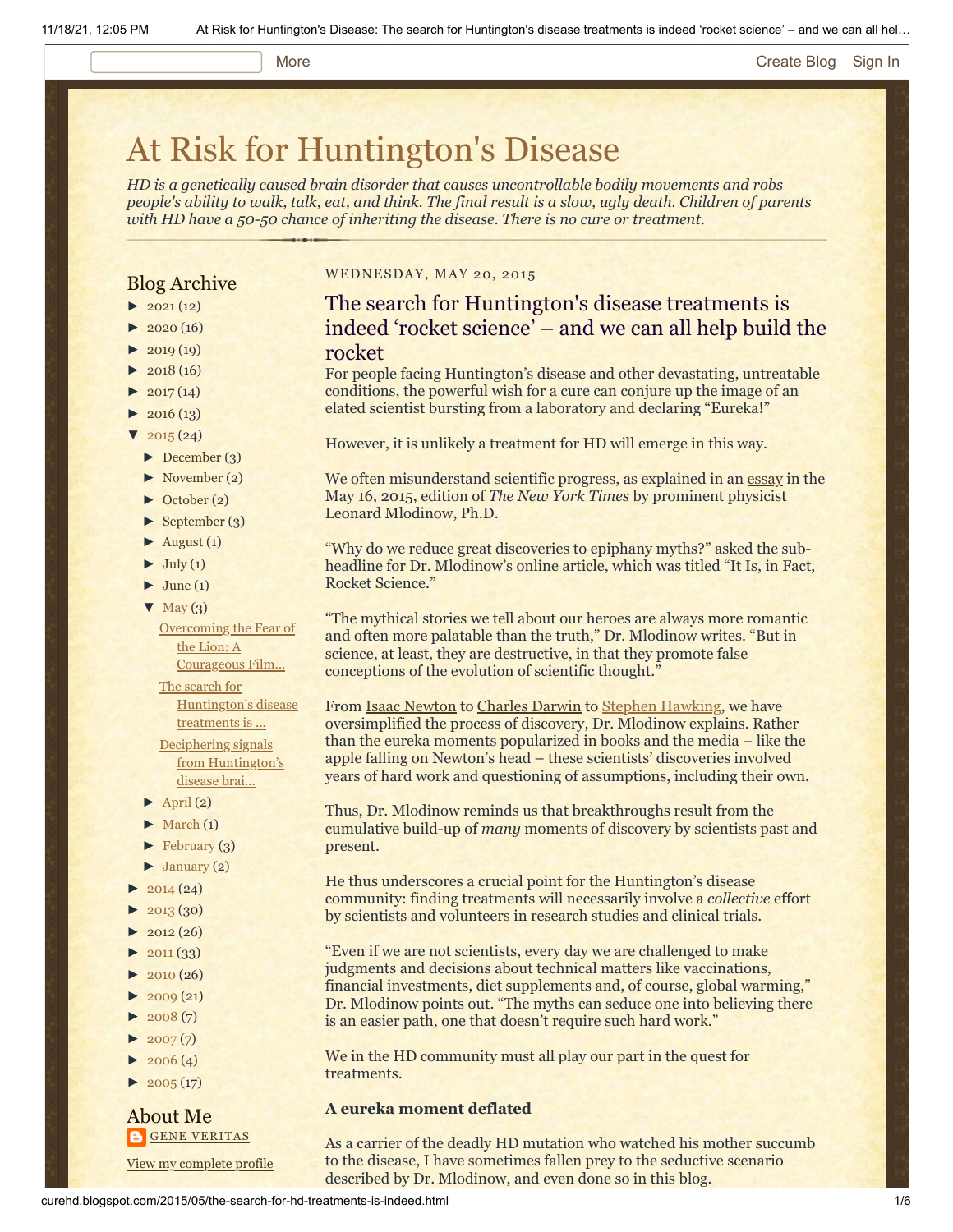11/18/21, 12:05 PM At Risk for Huntington's Disease: The search for Huntington's disease treatments is indeed 'rocket science' – and we can all hel…

# HD Links

# [Huntington's](http://www.hdsa.org/) Disease Society

of America [International](http://www.huntington-assoc.com/) Huntington **Association** [Huntington's](http://hddrugworks.org/) Disease Drug **Works** [Huntington's](http://www.hdlighthouse.org/) Disease **Lighthouse Hereditary Disease [Foundation](http://www.hdfoundation.org/)** [Huntington's](http://www.hdac.org/) Disease Advocacy Center Thomas [Cellini Huntington's](http://www.ourtchfoundation.org/) **Foundation** HDSA Orange County (CA) **[Affiliate](http://www.hdsaoc.org/)** HD Free with [PGD!](http://www.hdfreewithpgd.com/) [Stanford](http://www.stanford.edu/group/hopes/) HOPES Earth Source [CoQ10,](http://www.escoq10.com/) Inc.

# HD Blogs and Individuals

Chris Furbee: [Huntingtons](http://www.huntingtonsdance.org/) **Dance** Angela F.: Surviving [Huntington's?](http://survivinghuntingtons.blogspot.com/) Heather's [Huntington's](http://heatherdugdale.angelfire.com/) Disease Page

Four years ago this month, I was so excited about Alnylam Pharmaceuticals' progress towards a remedy that I posted a picture of myself holding an Alnylam compound designed to attack HD at its genetic roots. I wrote that the compound, "the potential cure in my hand," seemed magical.

I later made the image my Facebook profile photo.

(See the photo below and [click here](http://curehd.blogspot.com/2011/05/holding-potential-cure-in-my-hand.html) to read more.)



*Gene Veritas holding the Alnylam compound in 2011 (photo by Dr. Matthias Kretschmer, Alnylam)*

I had perhaps become overconfident about the Alnylam project.

In collaboration with its partners [Medtronic](http://www.medtronic.com/) and [CHDI Foundation, Inc.,](http://chdifoundation.org/) the nonprofit virtual biotech focused on HD treatments, Alnylam was planning to apply in 2012 for permission to start a clinical trial.

In early 2012, however, Alnylam cut a third of its work force in order to reduce costs. In May of that year, less than a year after my 2011 visit, the company shifted its business strategy. It [downgraded the HD project](https://www.genomeweb.com/rnai/alnylam-steps-back-huntingtons-drug-deal-sees-two-partnerships-year-end) and fired the scientific director in charge

Alnylam chose instead to concentrate on less complex – and perhaps more profitable – projects to find drugs for other conditions. Alnylam passed on the responsibility for testing the compound in a human clinical trial to Medtronic.

To date, Medtronic has announced no plans for a human clinical trial of the Alnylam compound.

"Medtronic believes the siRNA [gene-silencing] drug-device program continues to represent an exciting opportunity to combine an innovative therapeutic strategy with state-of-the-art drug device delivery technology for Huntington's disease," Jack Lemmon, Ph.D., a Medtronic program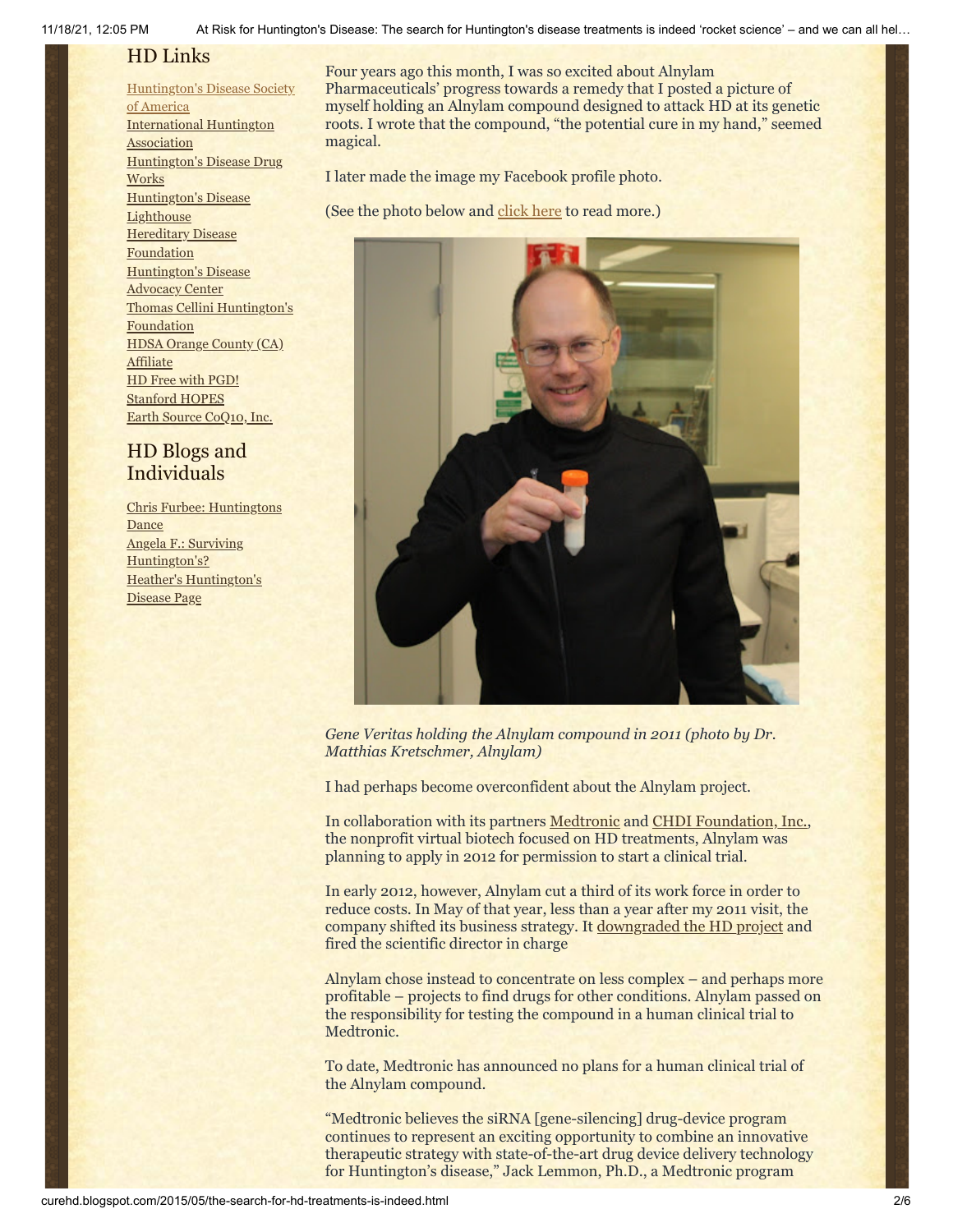11/18/21, 12:05 PM At Risk for Huntington's Disease: The search for Huntington's disease treatments is indeed 'rocket science' – and we can all hel…

manager, responded in an e-mail to my request for an update on the project. "Pre-clinical work has generated promising results; however the therapy research program has been paused since 2013 until partnerships can be established allowing us to sustain the research. At this time, it is premature to discuss timeframes, but we hope to continue work to find a treatment for this devastating neurodegenerative disease."

# **Shots on goal**

I am concerned that the project runs the risk of entering a not uncommon limbo, which one former director of the National Institutes of Health calls the ["valley of death,"](http://news.emory.edu/stories/2014/02/hspub_drugs_valley_of_death/campus.html) the increasingly difficult transition between laboratories and clinical trials.

Devising the Alnylam compound involved a significant investment of time, money, and expertise. In my extensive interviews with Alnylam scientists in 2011, and even in a conference call with some of those same researchers after the announcement of the 2012 cutback, they expressed enthusiasm about the promise of the compound.

The Alnylam compound may – or may not – ultimately play a role in the search for treatments.

Without the Alnylam compound, the HD community would have one less shot on goal in the critical gene-silencing field.

I am disappointed at the lack of action – much less progress – regarding the Alnylam compound.

Fortunately for the HD community, one of those shots is scheduled to take place this year: Isis Pharmaceuticals, Inc., and Roche will start a historic [gene-silencing clinical trial using a different type of drug technology. Oth](http://curehd.blogspot.com/2014/09/moving-toward-potential-treatment-isis.html)er companies and labs are also focusing on the development of gene-silencing approaches for HD.

The Alnylam project didn't meet the expectations of many in the community. However, it has still provided valuable data from which other researchers can benefit. I am grateful for Alnylam's contributions to the quest for treatments, and I'm crossing my fingers that Medtronic can resume the project.

I indeed recognize that the path to treatments is not easy. Nor is it straight.

One example of a potentially fortuitous outcome of the Alnylam decision: the dismissed HD project director, Dinah Sah, Ph.D., now works as the senior vice president of neuroscience for [Voyager Therapeutics](http://www.voyagertherapeutics.com/index.php), one of the new companies exploring gene-silencing for HD.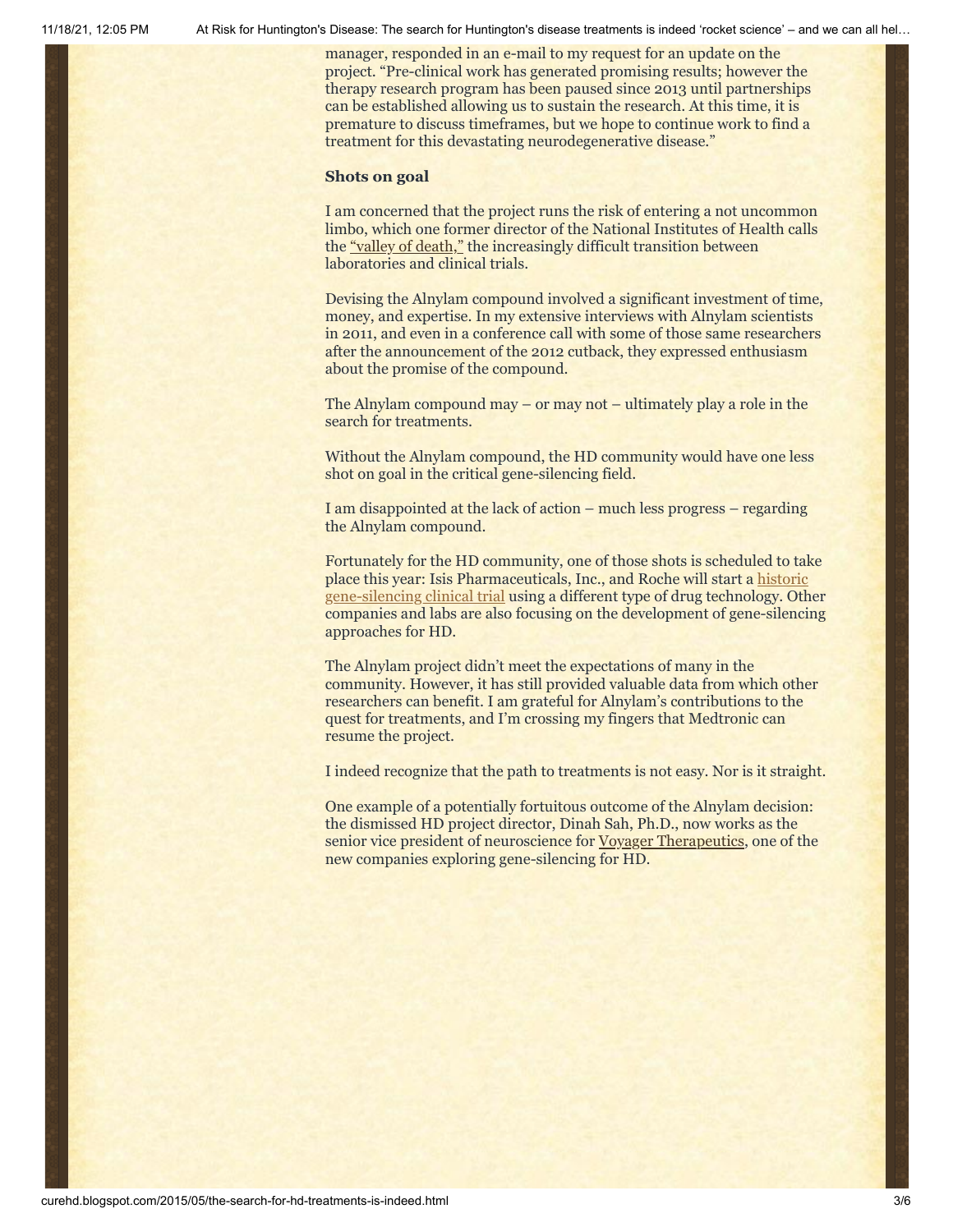

*Dinah Sah, Ph.D., of Voyager Therapeutics (photo by Gene Veritas)*

# **A road paved with cooperation**

Enthusiasm is essential, but it must be tempered with the recognition that scientists need time – and money – to test hypotheses.

It took some two decades to discover the huntingtin gene. At the time of this breakthrough in 1993, people in the HD community celebrated.

Rightfully so, hope for treatments increased significantly.

Since then, hundreds of researchers from around the globe have published thousands of scientific papers on HD. Along the way they have identified hundreds of potential HD drug targets (biological pathways).

From the 1970s until today, thousands of individuals from HD-affected families have participated in research studies and, more recently, a growing number of clinical trials.

While many of us are disappointed that successful treatments have not emerged, we must recognize that the enormous amount of scientific work regarding HD should contribute – perhaps in ways no one yet knows – to future progress.

The road to treatments is paved with cooperation, and with the recognition that multiple drugs may be needed to manage this complex genetic disorder. (Thus, scientists don't say "cure" when referring to HD.)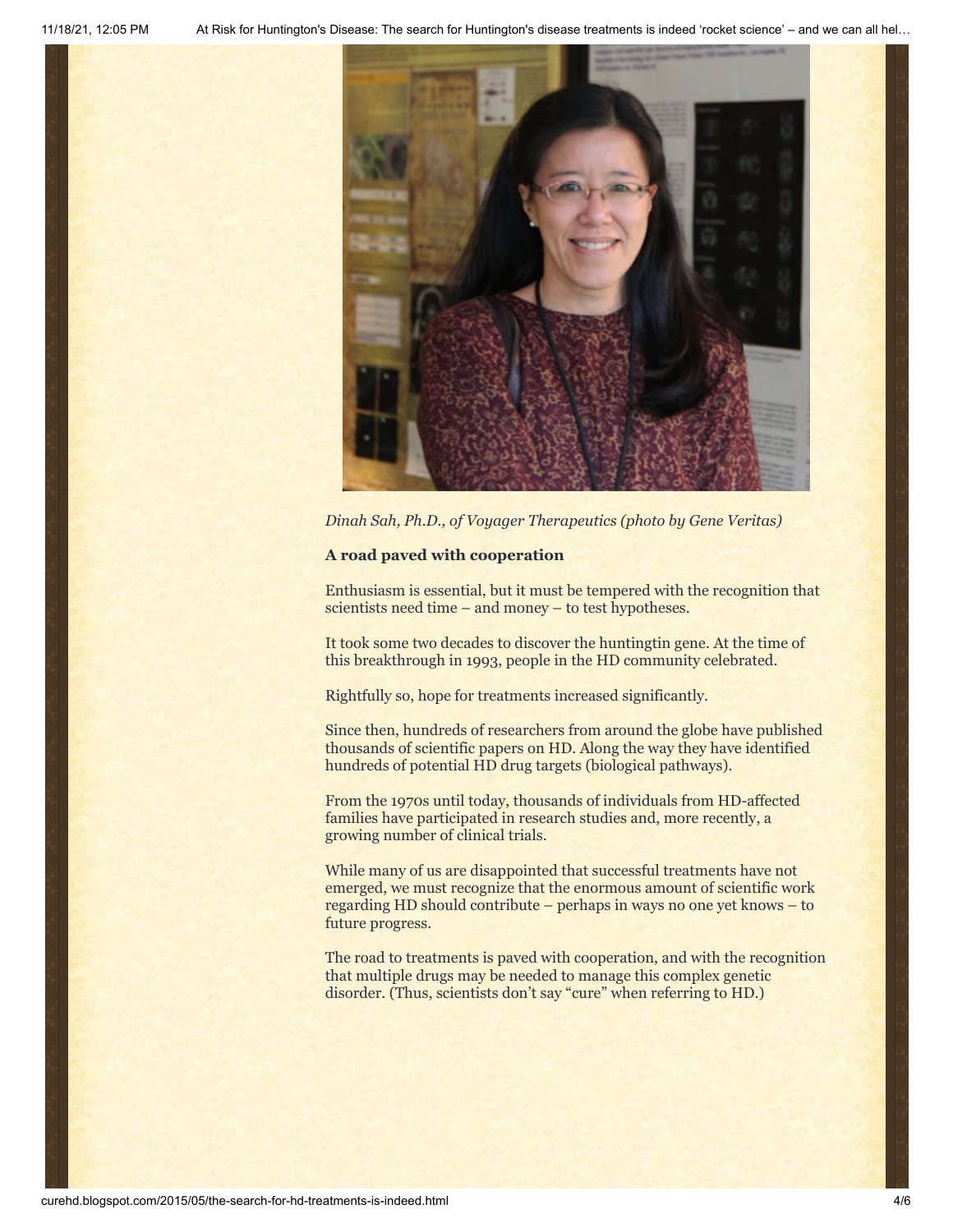

*Cooperation: the HD community out in force at an HDSA Team Hope Walk (photo by Gene Veritas)*

### **Something larger than ourselves**

Our society worships individual "heroes."

However, in the fight to defeat HD, each participant contributes with his or her talents and resources: financial donations, scientific expertise, caregiving, and daily dedication to the cause.

In this long-term commitment, we strive for the well-being of those beyond ourselves: the children who have yet to develop symptoms, the future generations of HD families, and other disease communities such as Alzheimer's, Parkinson's, and many conditions even rarer than HD like [dentatorubral-pallidoluysian atrophy](http://ghr.nlm.nih.gov/condition/dentatorubral-pallidoluysian-atrophy), known as DRPLA.

For now, I'll keep my Facebook profile photo as a symbol of hope governed by caution.

Yes, defeating HD is rocket science. When, collectively, we have completed that rocket, we can all ride it together.

*(Please remember during HD Awareness Month to donate generously to the [Huntington's Disease Society of America](https://interland3.donorperfect.net/weblink/weblink.aspx?name=E5596&id=1) or the HD cause of your choice!)*

Posted by Gene [Veritas](https://www.blogger.com/profile/03599828959793084715) at [4:42](http://curehd.blogspot.com/2015/05/the-search-for-hd-treatments-is-indeed.html) PM စ

Labels: [Alnylam](http://curehd.blogspot.com/search/label/Alnylam), [clinical](http://curehd.blogspot.com/search/label/clinical%20trials) trials, [cooperation](http://curehd.blogspot.com/search/label/cooperation), [cure](http://curehd.blogspot.com/search/label/cure), gene [silencing](http://curehd.blogspot.com/search/label/gene%20silencing), [heroes](http://curehd.blogspot.com/search/label/heroes), [Huntington's](http://curehd.blogspot.com/search/label/Huntington%27s%20disease) disease, [Isis](http://curehd.blogspot.com/search/label/Isis), Leonard [Mlodinow](http://curehd.blogspot.com/search/label/Leonard%20Mlodinow), [Medtronic](http://curehd.blogspot.com/search/label/Medtronic), [research](http://curehd.blogspot.com/search/label/research%20studies) studies, [Roche](http://curehd.blogspot.com/search/label/Roche), [science](http://curehd.blogspot.com/search/label/science), [scientists](http://curehd.blogspot.com/search/label/scientists), [treatments](http://curehd.blogspot.com/search/label/treatments), valley of [death](http://curehd.blogspot.com/search/label/valley%20of%20death), [volunteers](http://curehd.blogspot.com/search/label/volunteers)

# 1 comment:



## **[Sharon](https://www.blogger.com/profile/09723927864776050193) said...**

Gene, I hope you'll add Help 4 HD International to the list of HD links on your blog site!

[11:08](http://curehd.blogspot.com/2015/05/the-search-for-hd-treatments-is-indeed.html?showComment=1432188497840#c5172156679719287274) PM, May 20, 2015

Post a [Comment](https://www.blogger.com/comment.g?blogID=10081281&postID=6313777701220386284&isPopup=true)

[Newer Post](http://curehd.blogspot.com/2015/05/overcoming-fear-of-lion-courageous-film_29.html) **Dividends Home [Older Post](http://curehd.blogspot.com/2015/05/deciphering-signals-from-huntingtons.html)**